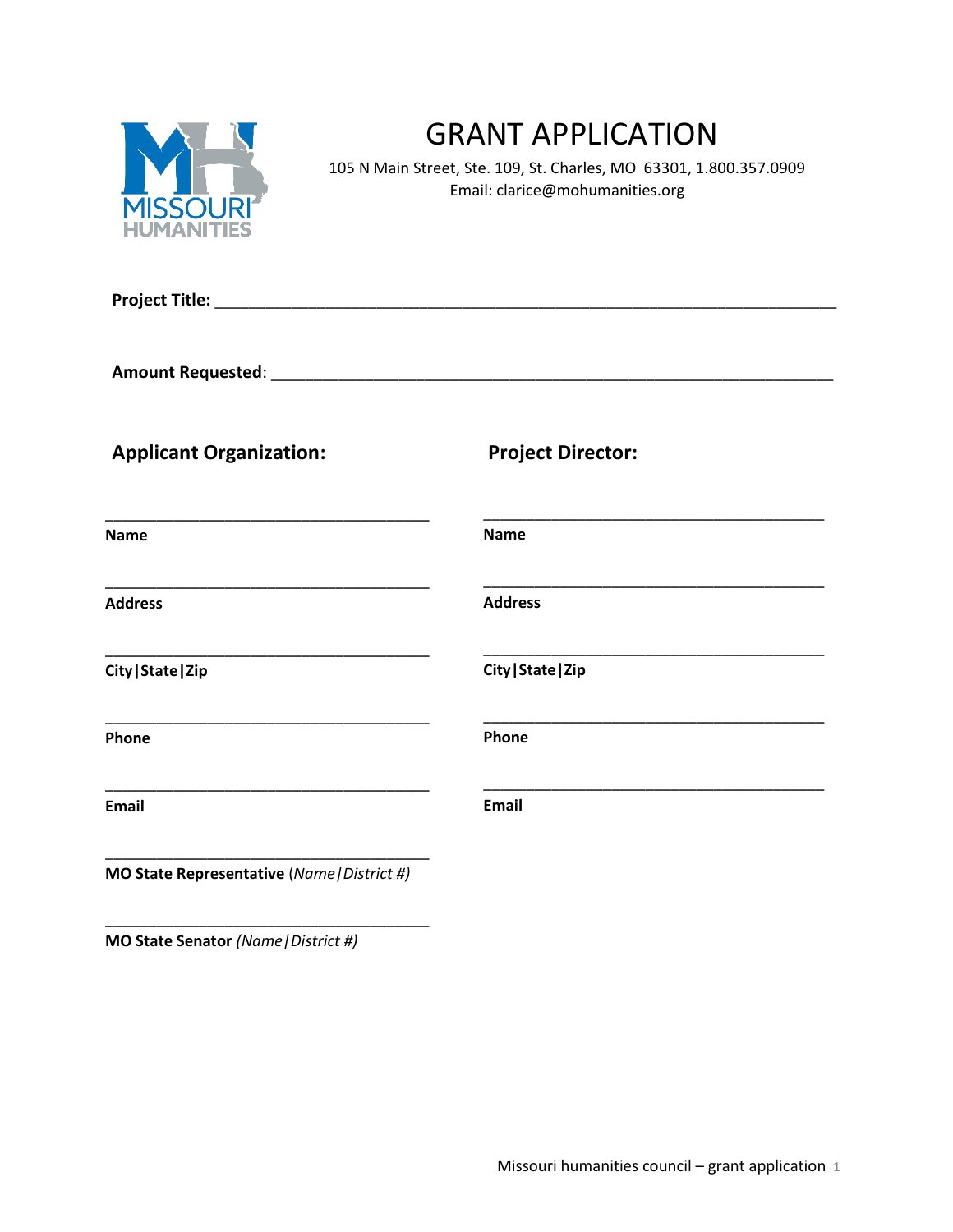Have you applied for an MHC grant in the last five years? If so, when? Was any grant application funded, and, if so, for what amount? **(Note: If the applicant organization has received MHC grant funding in two consecutive fiscal** years, then it is ineligible to receive grant funding in the third fiscal year, but may apply again for grant funding **in the following year):** 

**General Project Information -- As concisely as possible, please answer the following questions:** 

1. Who is applying for the grant?

2. What is the program or project that will be supported by the grant?

3. When will the grant supported activity take place?

4. Where will the grant supported activity take place?

5. Why are you seeking this grant: what are the purpose and goals of this activity?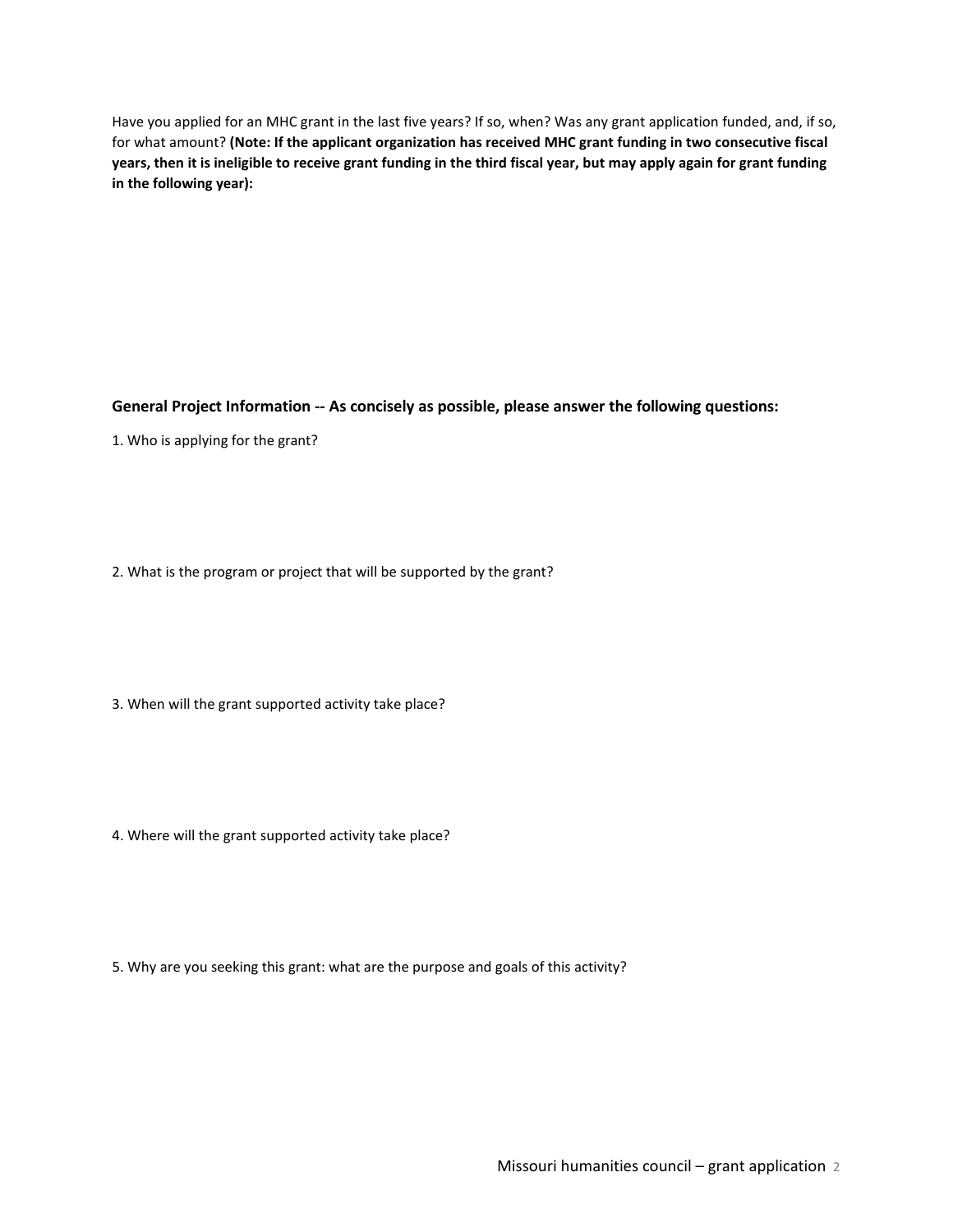6. What is the anticipated size of the audience that your project or program will reach?

**Project Description Narrative – Please answer the following questions. If you require additional pages to answer these questions adequately, the entire Project Description Narrative section should not exceed 8 pages of text.**

1. Please provide background on the Applicant Organization – How long has it existed? What is its mission? What audiences does it serve? What kinds of resources does it have? What are its qualifications for carrying out the proposed project or program?

2. Please provide background on the Project Director, including education and experience. What are the project Director's qualifications to see that the project or program is successful?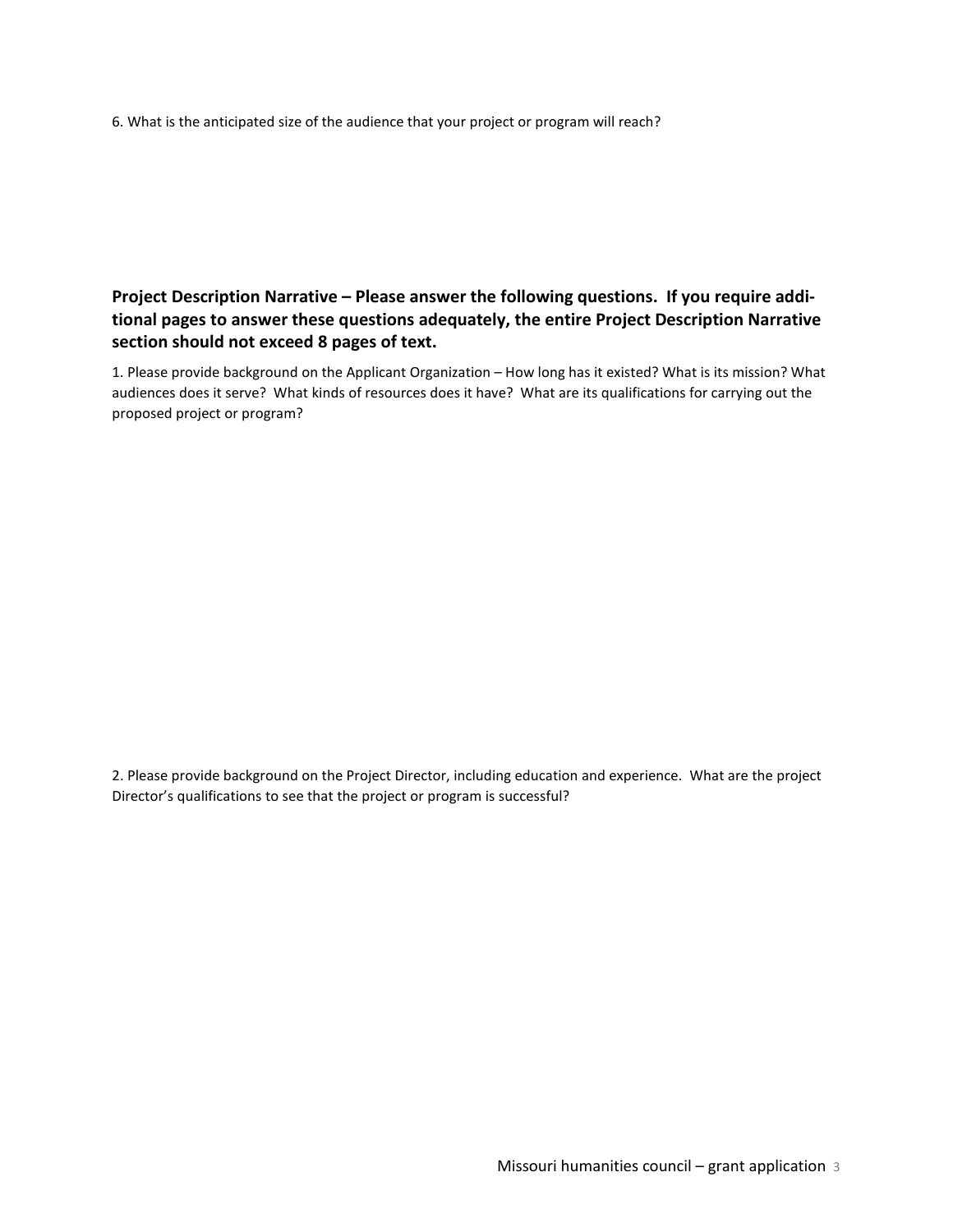3. Who are the other people who comprise the team that will make your project or program happen? Please give particular attention to the humanities scholars, presenters, and experts who are involved, providing concise descriptions of their backgrounds, strengths, and contributions to the program or project.

4. What is the nature of the program or project? Please be sure to include a brief discussion of the humanities topics and themes being addressed through the program or project, and clearly identify the format being used.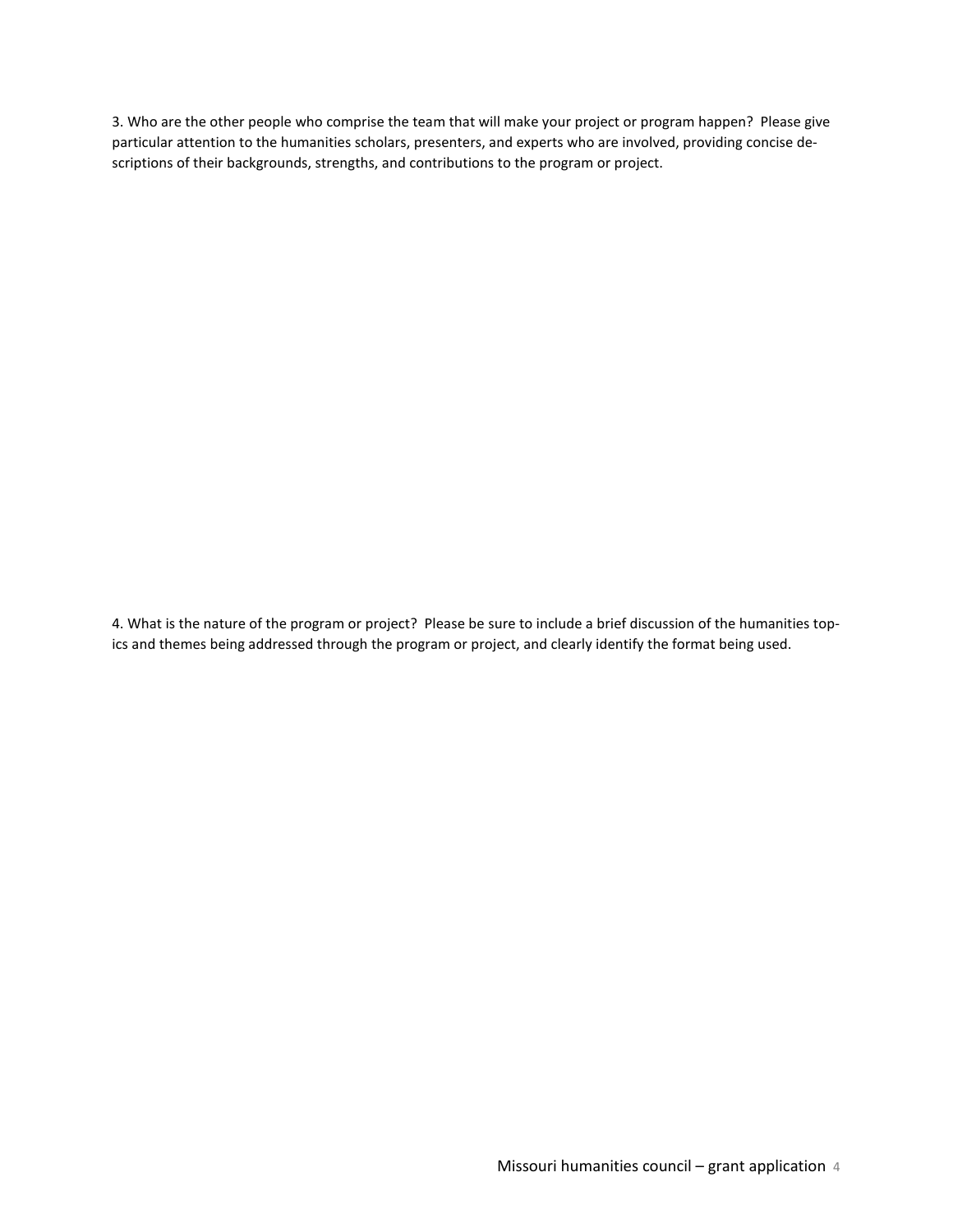5. MHC's goals for its grant program are to **help Missourians have opportunities to interact with humanities scholars and experts, to experience the connection between the open exchange and exploration of ideas and active participation in community life, and to expand understanding of ourselves and the world beyond our boundaries.** What are the goals for your proposed project or program, and how do they complement and enhance the Council's goals?

6. Who is (are) the intended audience(s) for the program project?

7. Why do you think it is important to provide your proposed project or program for the intended audience(s)?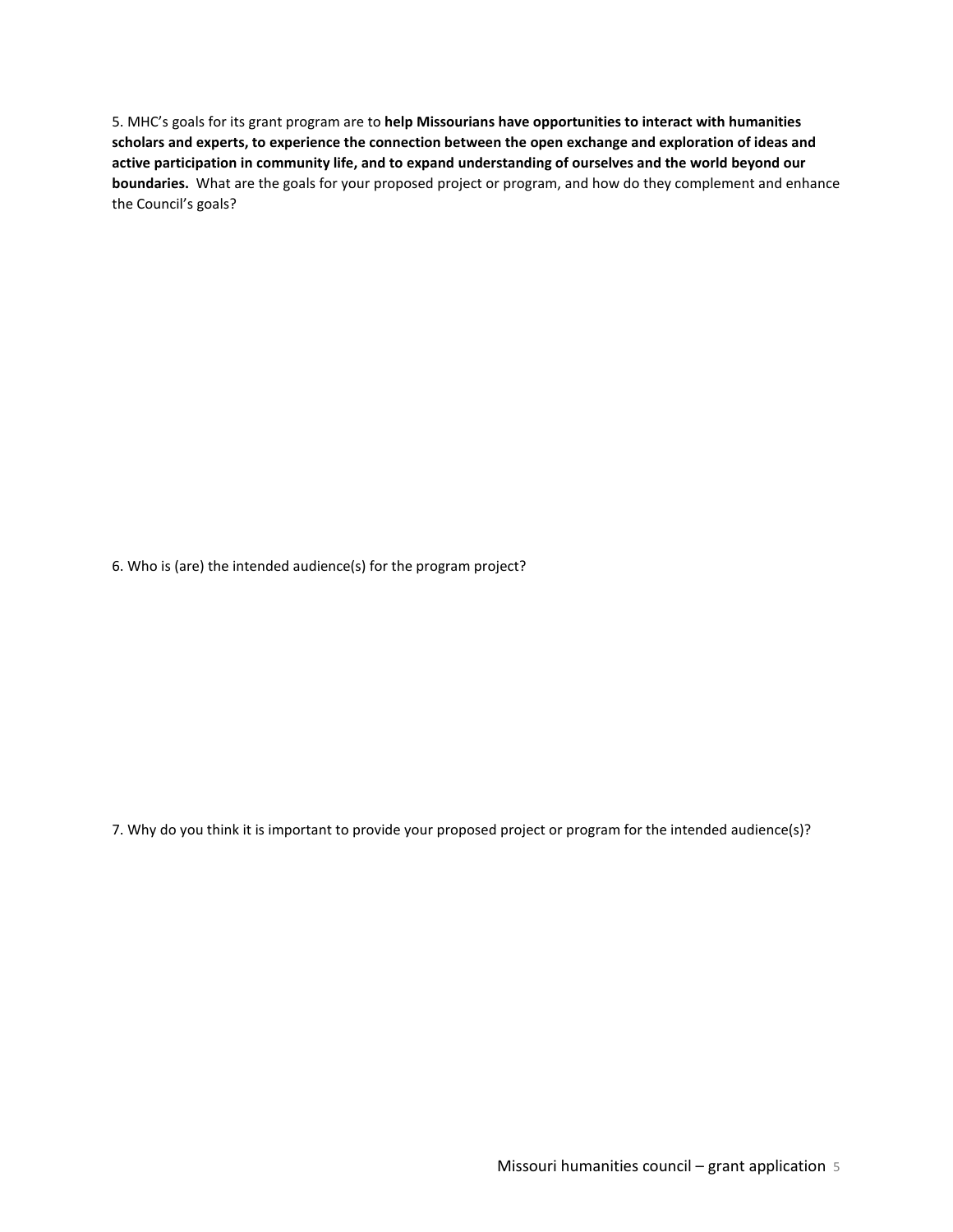8. What is the schedule of activities for your program, including dates, times, towns, and specific sites? Note: when you list the sites of your activities, please indicate with an asterisk (\*) those sites which provide parking, entry, restrooms, and seating that are accessible for audience members with disabilities.

9. What is your publicity plan to advertise and promote awareness of your project or program, and how will you generate attendance?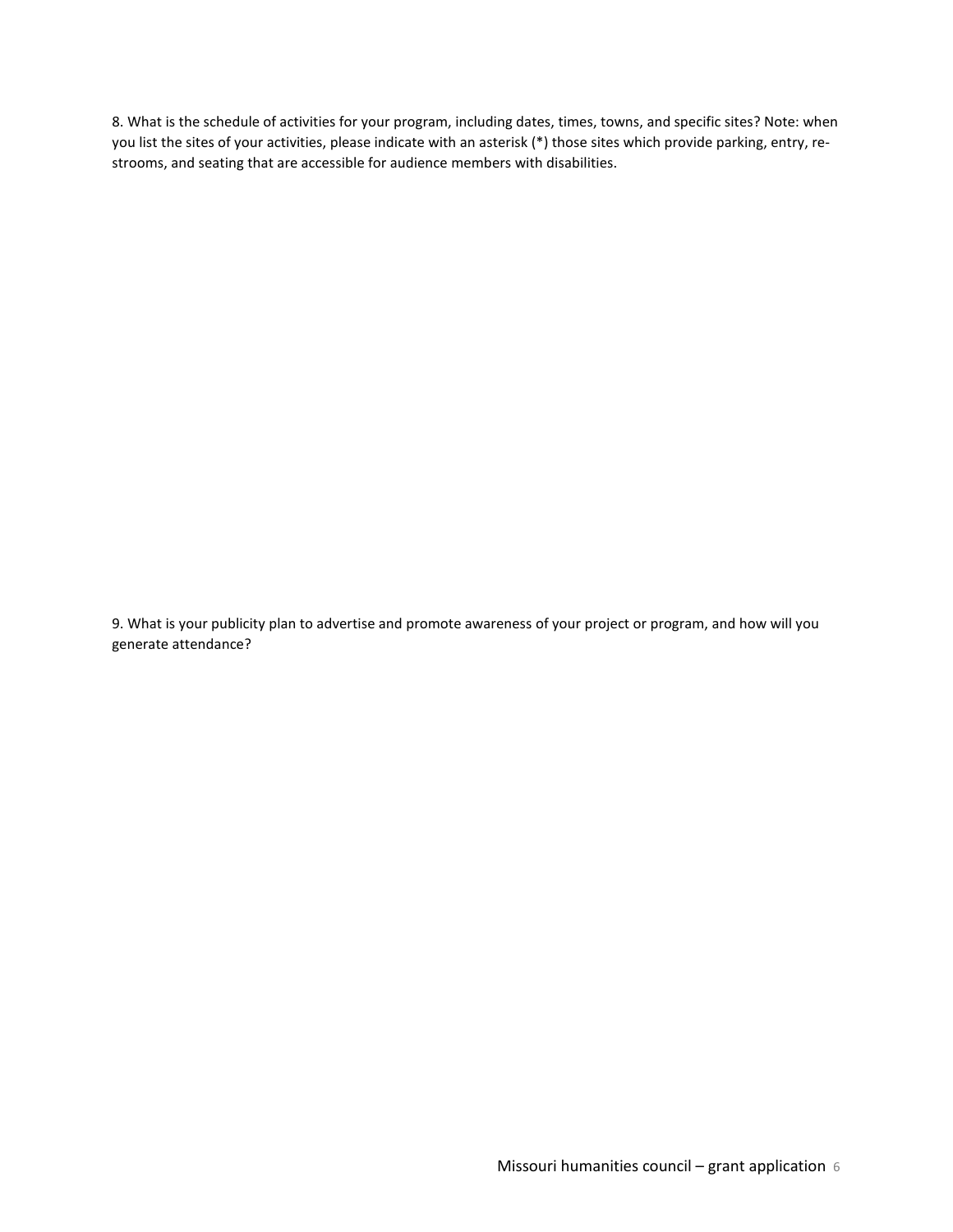10. What is your plan for assessing the results of your program or project, and how will you evaluate your success in achieving the desired outcomes and goals? Please include information on gauging participant satisfaction. What is the level of audience participation? What are the demographics of the audience (by event and/or by day)? What products will be disseminated to the audience? Is there a plan to conduct follow-up surveys of the project (oneyear, three-year, five-year)?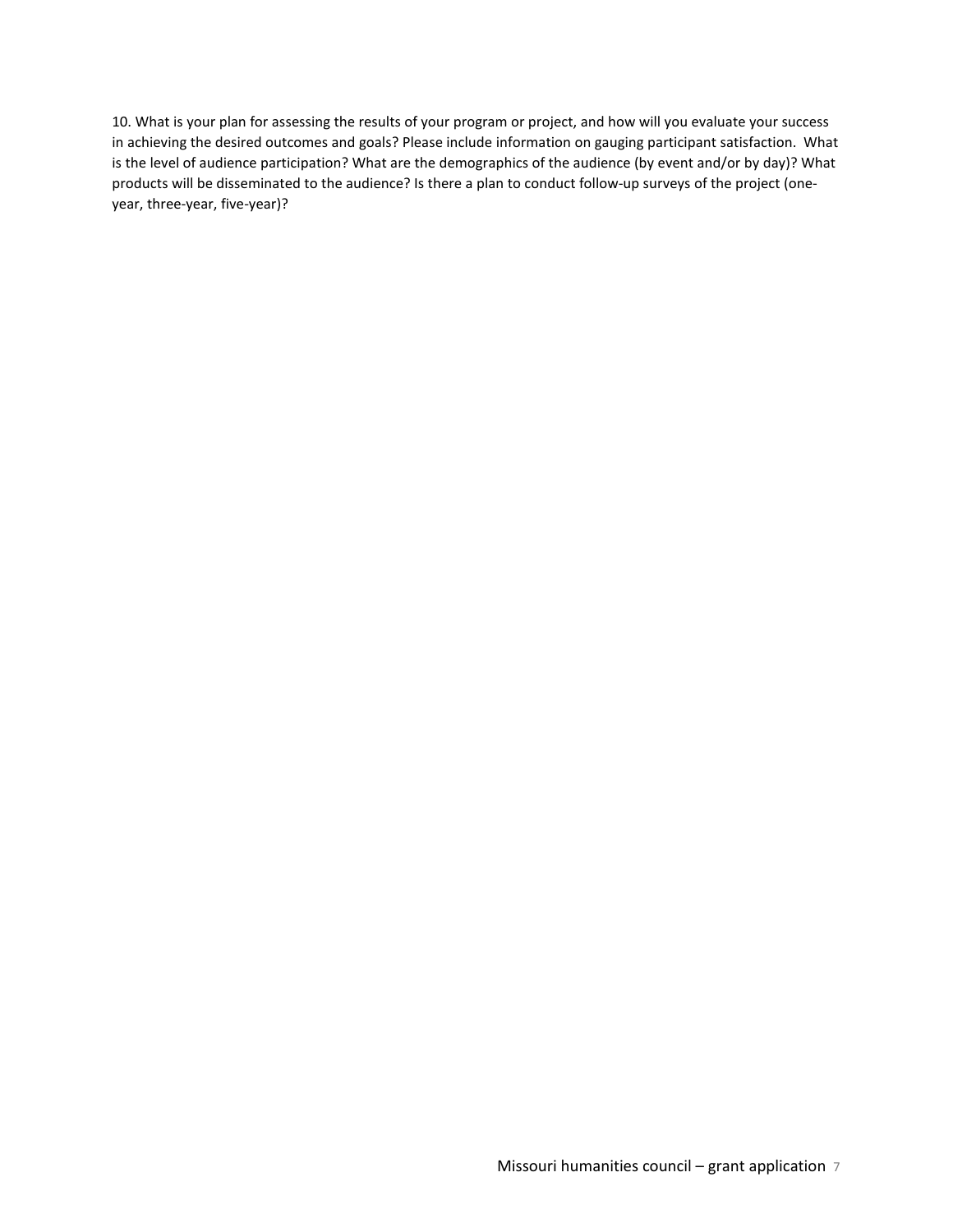**Amount of grant funds being requested** from MHC:

**Projected amount of cash and in-kind match** from non-MHC sources:

**Co-sponsoring organizations** (if any):

**Award Publicity:** If you are awarded an MHC grant, would you like to schedule a photo opportunity with a representative of the Council from your area, to help create awareness of your program or project and the partnership with MHC?

**Certifications:** The sponsoring organization certifies that it will comply with all statutes forbidding the exclusion of participants in the project on the basis of race, color, national origin, disability, gender, or age.

The sponsoring organization certifies that it is not delinquent in the repayment of any federal debt, and that it is not presently debarred, suspended, proposed for debarment, declared ineligible, or voluntarily excluded from participation in this transaction by any federal department or agency.

The sponsoring organization certifies that it will not engage in the unlawful manufacture, distribution, dispensation, possession, or use of a controlled substance in conducting any activity with the grant, and that the institution accepting will maintain a drug-free workplace.

The sponsoring organization certifies that it is constituted for non-profit purposes.

**Agreement:** It is understood and agreed that funds granted as a result of this request are to be used for the purpose set forth herein. Furthermore, the undersigned agree, as to any grant awarded, to abide by the relevant policies of the National Endowment for the Humanities and the Missouri Humanities Council as outlined in the published MHC Guidelines.

Notice: All information disclosed in this application, except for the budget explanation, will be available for scru**tiny by any member of the public.**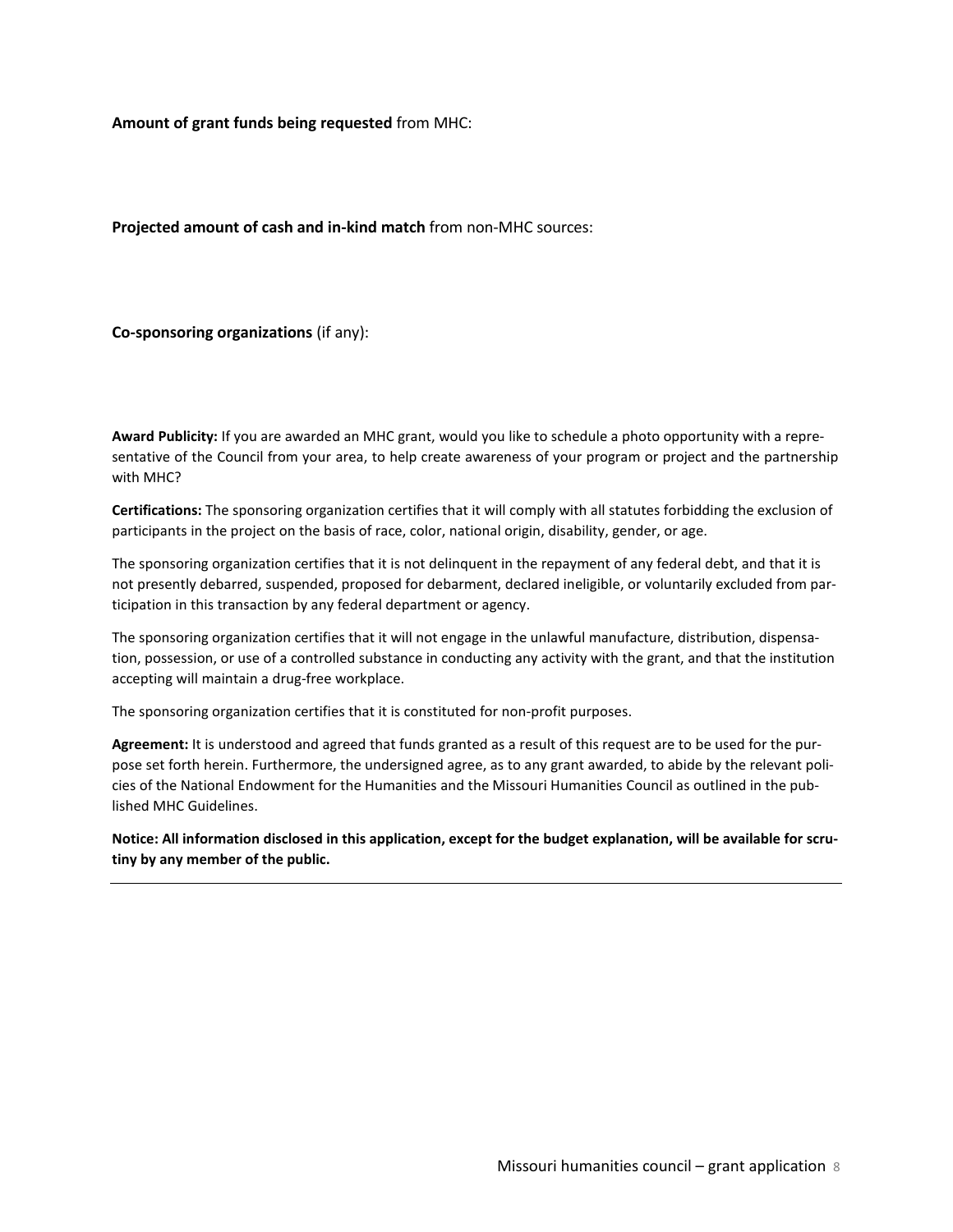### **Signatures**

# **1. Project Director**

Name and title (please print):

Signature: date: date: date: date: date: date: date: date: date: date: date: date: date: date: date: date: date: date: date: date: date: date: date: date: date: date: date: date: date: date: date: date: date: date: date: d

# **2. Authorizing official from applicant organization (if different from above)**

Name and title (please print):

Signature: date: date: date: date: date: date: date: date: date: date: date: date: date: date: date: date: date: date: date: date: date: date: date: date: date: date: date: date: date: date: date: date: date: date: date: d

# **3. Fiscal Agent**

Name and title (please print):

Signature: date: date: date: date: date: date: date: date: date: date: date: date: date: date: date: date: date: date: date: date: date: date: date: date: date: date: date: date: date: date: date: date: date: date: date: d

|  |  | <b>Fiscal Agent Address:</b> |
|--|--|------------------------------|
|--|--|------------------------------|

Email:

Telephone(s):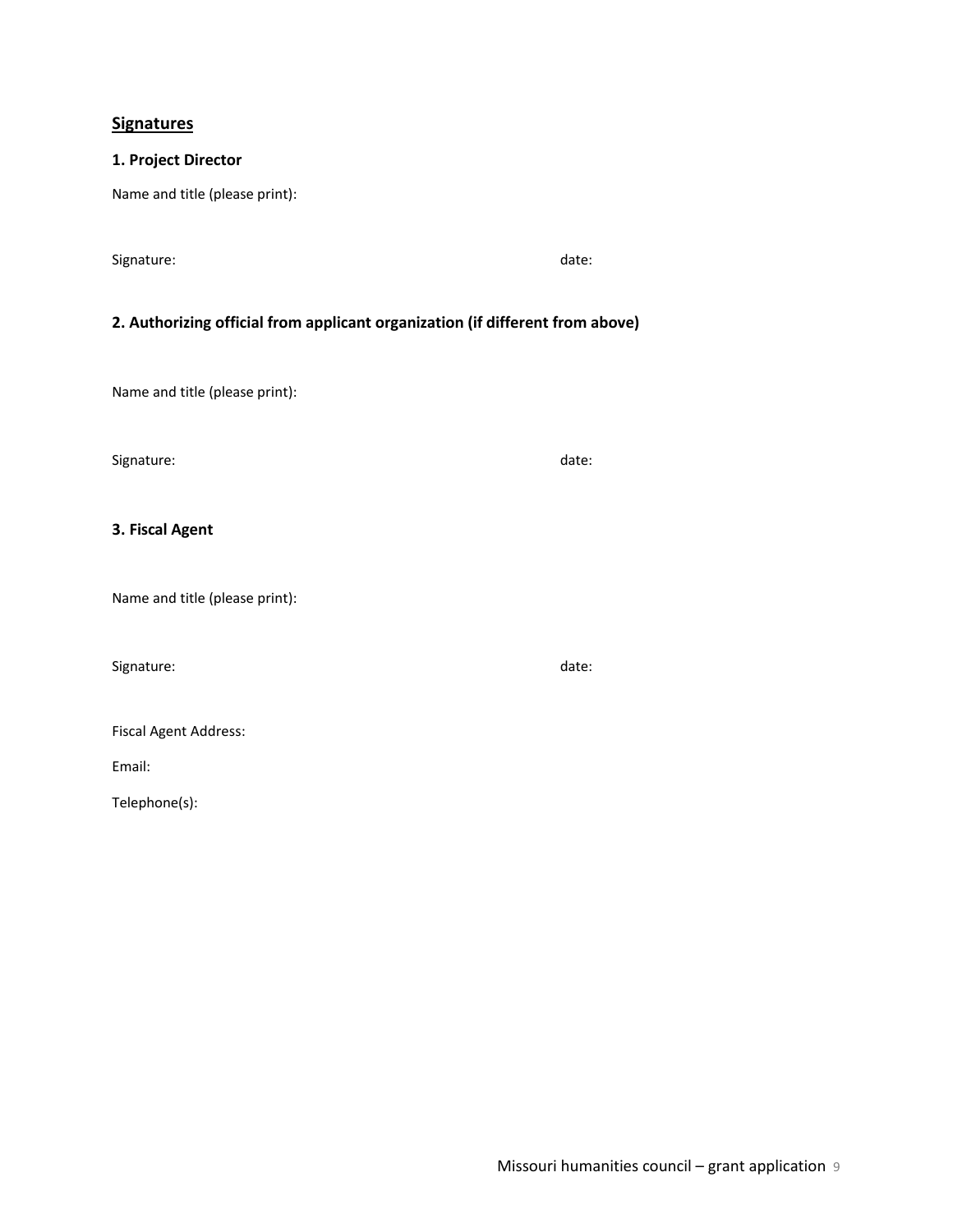## **MHC Grant Payment Information**

Name of organization check should be made payable to:

Address check should be sent to:

DUNS or UEI number for organization that will be receiving the check:

Note: if you have questions about DUNS or UEI numbers please visit **https://sam.gov/content/duns-uei** for more information

### **Program Budget Summary**

Please be sure to complete this form AND fill in the budget explanatory narrative in the following section. Incomplete applications will **NOT** be given consideration.

What is the annual budget of the applicant organization? Under \$50,000 per year\_\_\_ \$50,000-100,000 per year\_\_\_\_ More than \$100,000 per year\_\_\_\_

|                                    | <b>MHC Grant Funds</b>        | <b>Cash Match Expenditures</b> | <b>In-Kind Matching Contribu-</b><br>tions of Goods and Services |
|------------------------------------|-------------------------------|--------------------------------|------------------------------------------------------------------|
| Administration<br>Project Director | ---------------NA------------ |                                |                                                                  |
| Secretary                          |                               |                                |                                                                  |
| Fiscal agent                       |                               |                                |                                                                  |
| Other                              |                               |                                |                                                                  |
| <b>Honoraria</b>                   |                               |                                |                                                                  |
| <b>Travel</b><br>Transportation    |                               |                                |                                                                  |
| Meals*                             | ---------------NA-----------  |                                |                                                                  |
| <b>Office</b><br>Telephone         |                               |                                |                                                                  |
| Duplication                        |                               |                                |                                                                  |

### **Projected Expenditures**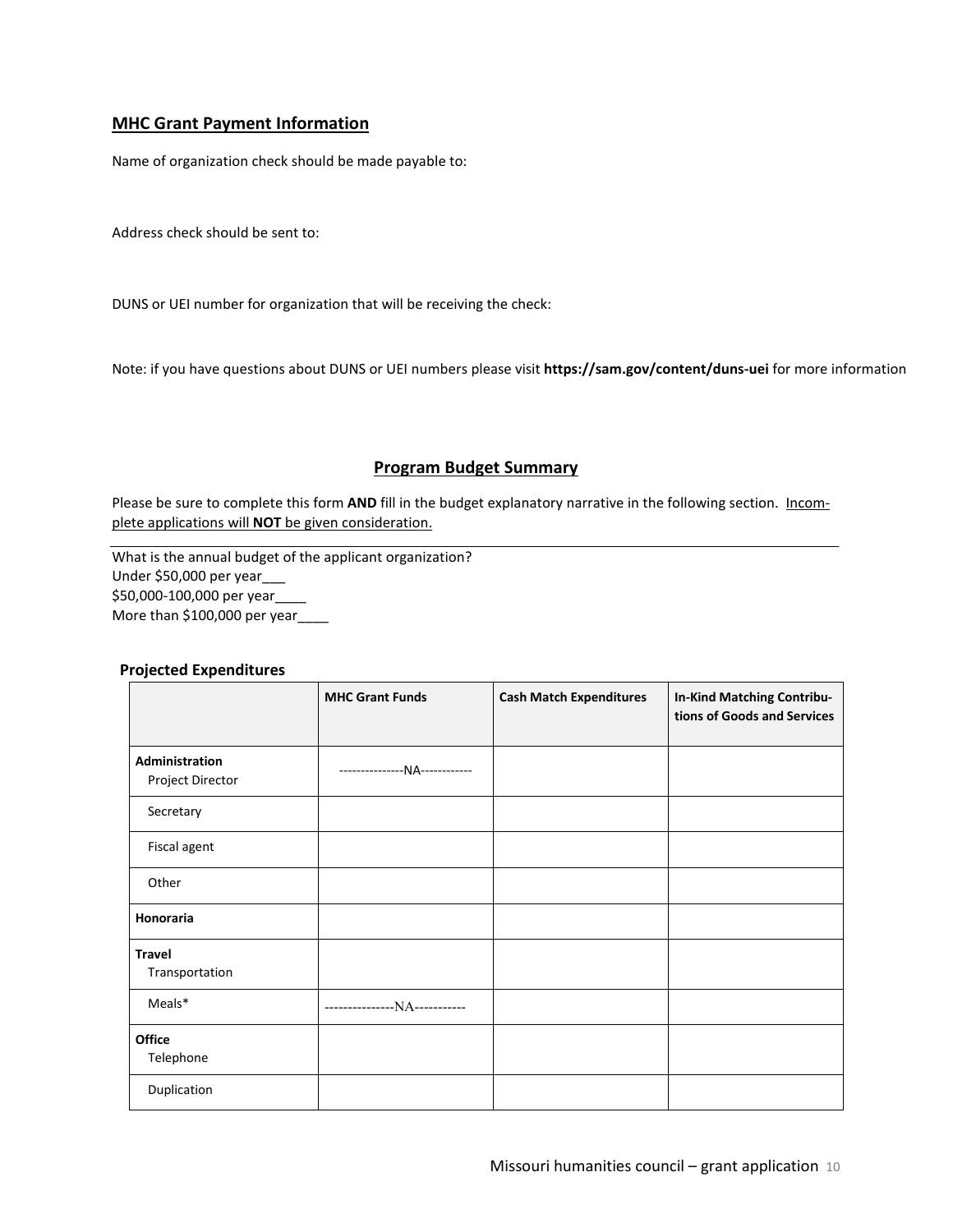| Supplies                                                                            |  |  |
|-------------------------------------------------------------------------------------|--|--|
| Postage                                                                             |  |  |
| Office Space                                                                        |  |  |
| Equipment                                                                           |  |  |
| Other                                                                               |  |  |
|                                                                                     |  |  |
| <b>Program Facilities</b><br>Meeting space                                          |  |  |
| AV Equipment                                                                        |  |  |
| Other                                                                               |  |  |
|                                                                                     |  |  |
| Promotion<br>Printing                                                               |  |  |
| Newspaper ads                                                                       |  |  |
| Radio/TV spots                                                                      |  |  |
| Bulk rate postage                                                                   |  |  |
| Other                                                                               |  |  |
|                                                                                     |  |  |
| Other (please describe in de-<br>tail in Budget Explanatory Nar-<br>rative section) |  |  |
|                                                                                     |  |  |
|                                                                                     |  |  |
| <b>TOTALS:</b>                                                                      |  |  |

\*MHC grant funds cannot cover the cost of any meals or food/beverages.

Your total amount of cash match expenditures and the estimated value of in-kind contributed goods and services should equal or exceed the amount of MHC grant funds being requested. The "Cash Match" column should include anything actually paid for in connection with the funded activity, but not charged to the MHC grant, such as salaries and benefits of people assigned to the grant from sponsoring or co-sponsoring organizations, and any other line item. All tangible expenditures not charged to the grant are shown in the "Cash Match" column. The "In-Kind" match column is for listing the estimated value of contributed goods and services, including, but not limited to such items as grant-related volunteer hours and donated supplies or facilities.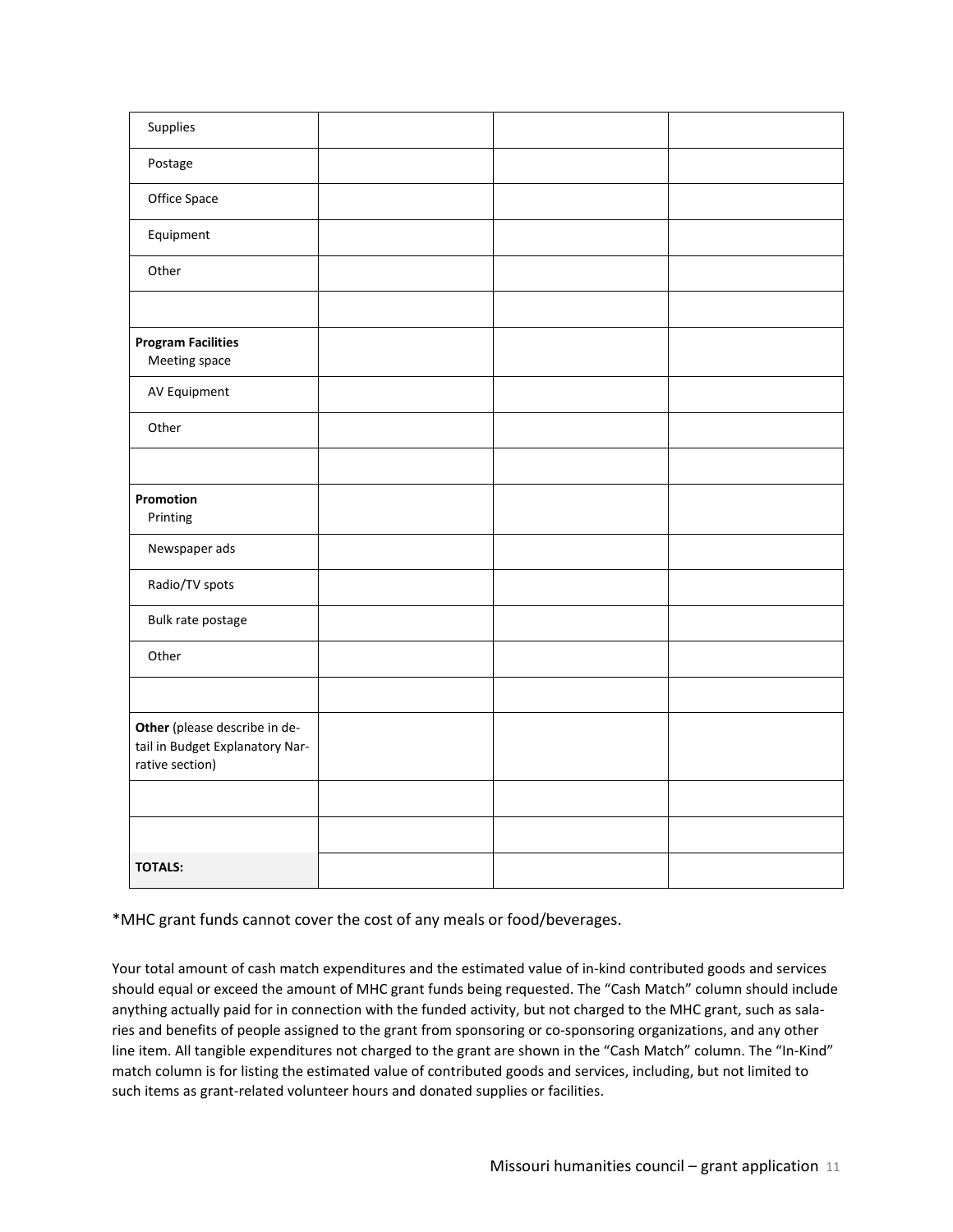# **Projected Sourcesfor Cash match funds**

| Type of source   | <b>Description of source</b> | Cash match funds in-hand | <b>Anticipated or pending</b> |
|------------------|------------------------------|--------------------------|-------------------------------|
| Sponsorships     |                              |                          |                               |
|                  |                              |                          |                               |
| Non-MHC grants   |                              |                          |                               |
|                  |                              |                          |                               |
| Other donations  |                              |                          |                               |
|                  |                              |                          |                               |
| Admissions fees  |                              |                          |                               |
|                  |                              |                          |                               |
| Participant fees |                              |                          |                               |
| Other            |                              |                          |                               |
|                  |                              |                          |                               |
| <b>Totals</b>    |                              |                          |                               |

# **Budget Explanatory Narrative – Please provide the following information:**

1. Detailed explanation of how MHC grant funds will be spent, described item by item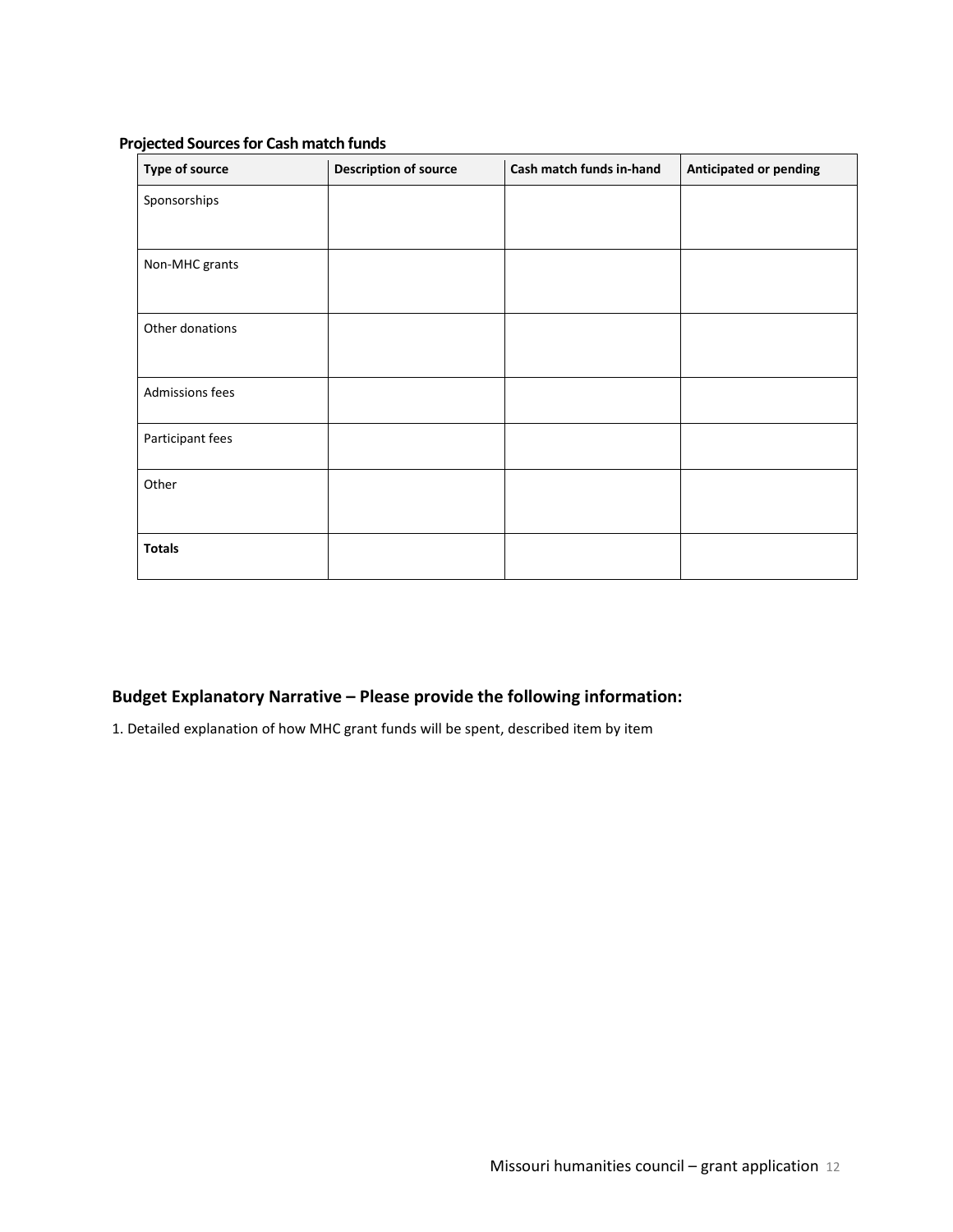2. Detailed explanation of line items under "cash match," described item by item

3. Detailed explanation of line items under "in-kind," described item by item

4. Explanation of your other non-MHC sources of funding for this activity, with each source identified and detailed individually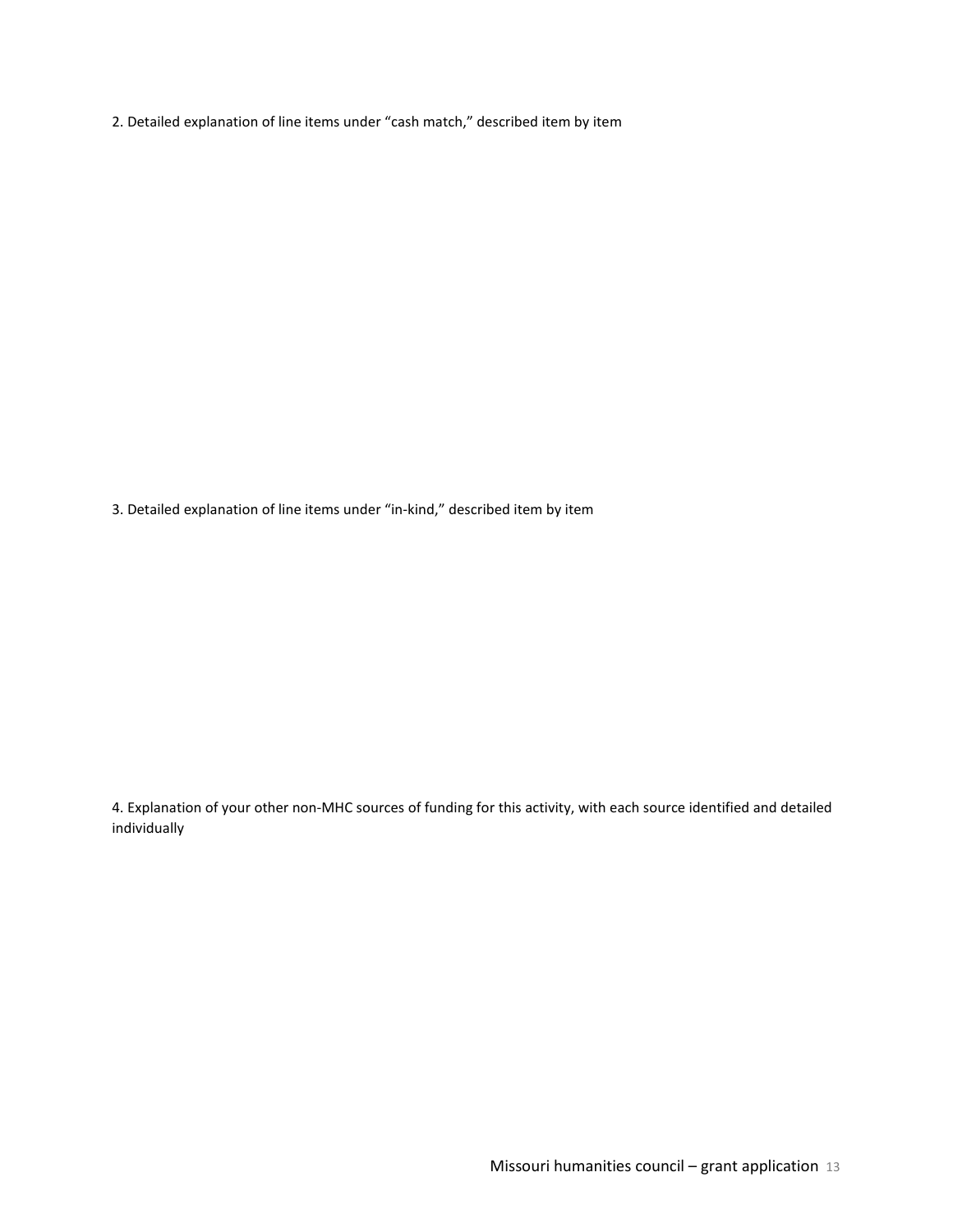5. What, if any, fees will be charged to the audience or those taking part in the program, and what will they get in return for those fees?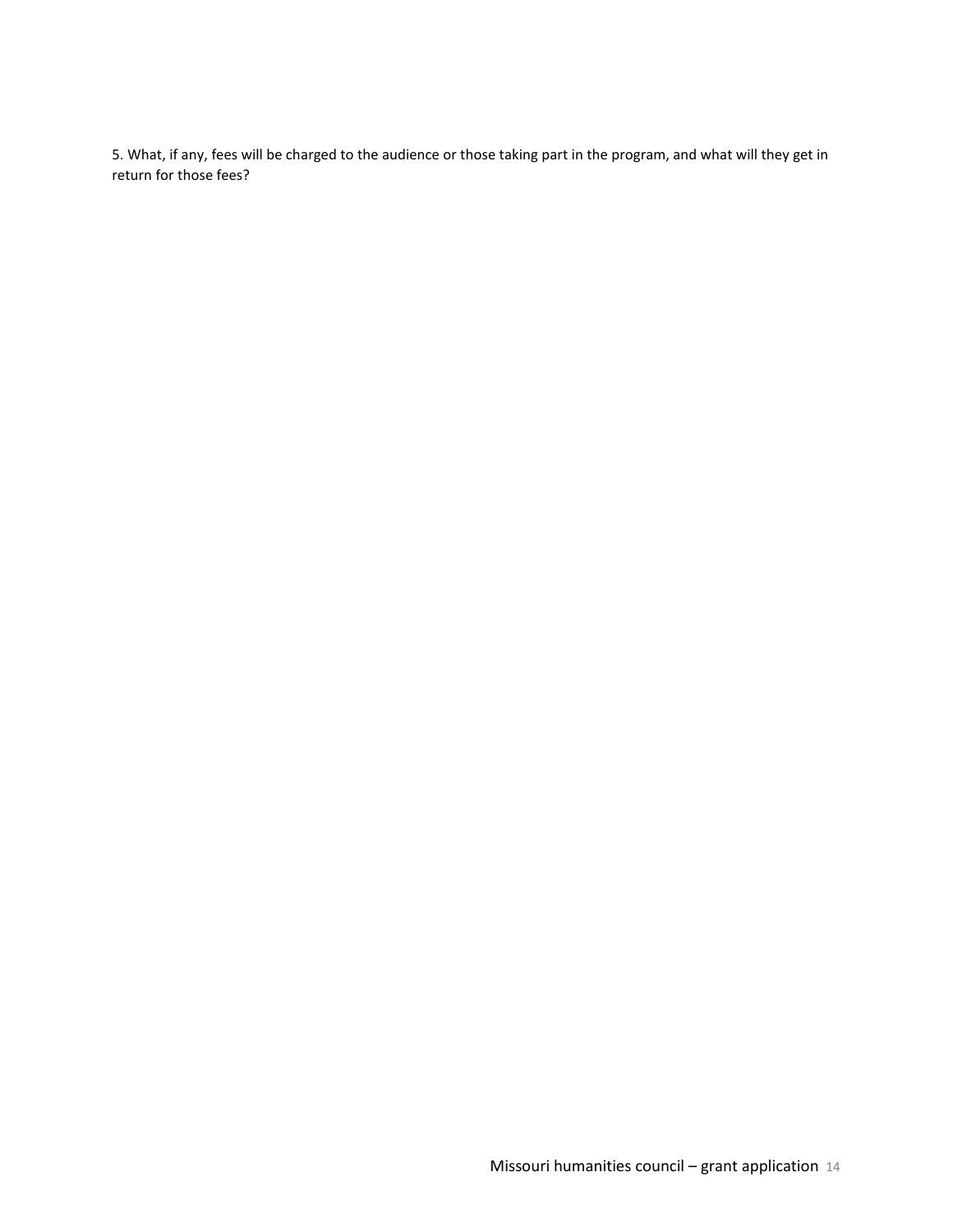### **Supplemental Materials**

You must include the following with your application:

**1. Proof of non-profit status.** Please attach a copy of your IRS 501( c )(3) determination letter, or other appropriate documentation of non-profit status. Note: a copy of your state tax exempt letter is NOT considered adequate proof of non-profit status **(Must have DUNS number for organization)**.

**2. Your media contact list** for this program or project

**3. Supporting evidence** of your organization's previous success with programming or project management. This evidence can be collateral materials including printed event programs or exhibit catalogs (please provide a minimum of one, and a maximum of two such documents—only one copy of each should be submitted); it can also be a URL for online elements such as a website or virtual exhibit.

**4. A list of the applicant organization's board members** and their contact information and professional affiliation

**5. A list of co-sponsoring or partner organizations** with a brief explanation of their role in the project or program, along with their contact information

**6. A list of the presenters, scholars, consultants, and other humanities experts** who will be participating in your program or project, along with their contact information and professional affiliations

**7. An example of your evaluation and/or audience survey forms** for either this proposed program or project, or an activity your organization has carried out in the recent past

**8. Sample invitation** for your local government officials and state legislators

Note: Please do not include additional materials that have not been requested such as letters of endorsement or resumes.

### **COMPLETING AND SUBMITTING YOUR GRANT APPLICATION**

### **SUBMISSION OPTIONS:**

For both Major and Mini Grants, choose one of the following:

### **1) MAIL**

Mail completed form and supplemental materials to:

Attn: Grants Missouri Humanities Council 105 N Main, Ste 108 St. Charles, MO 63301

### **2) EMAIL**

Send an electronic version of the application and your supplemental materials to:

### **[Clarice@mohumanities.org](mailto:Clarice@mohumanities.org)**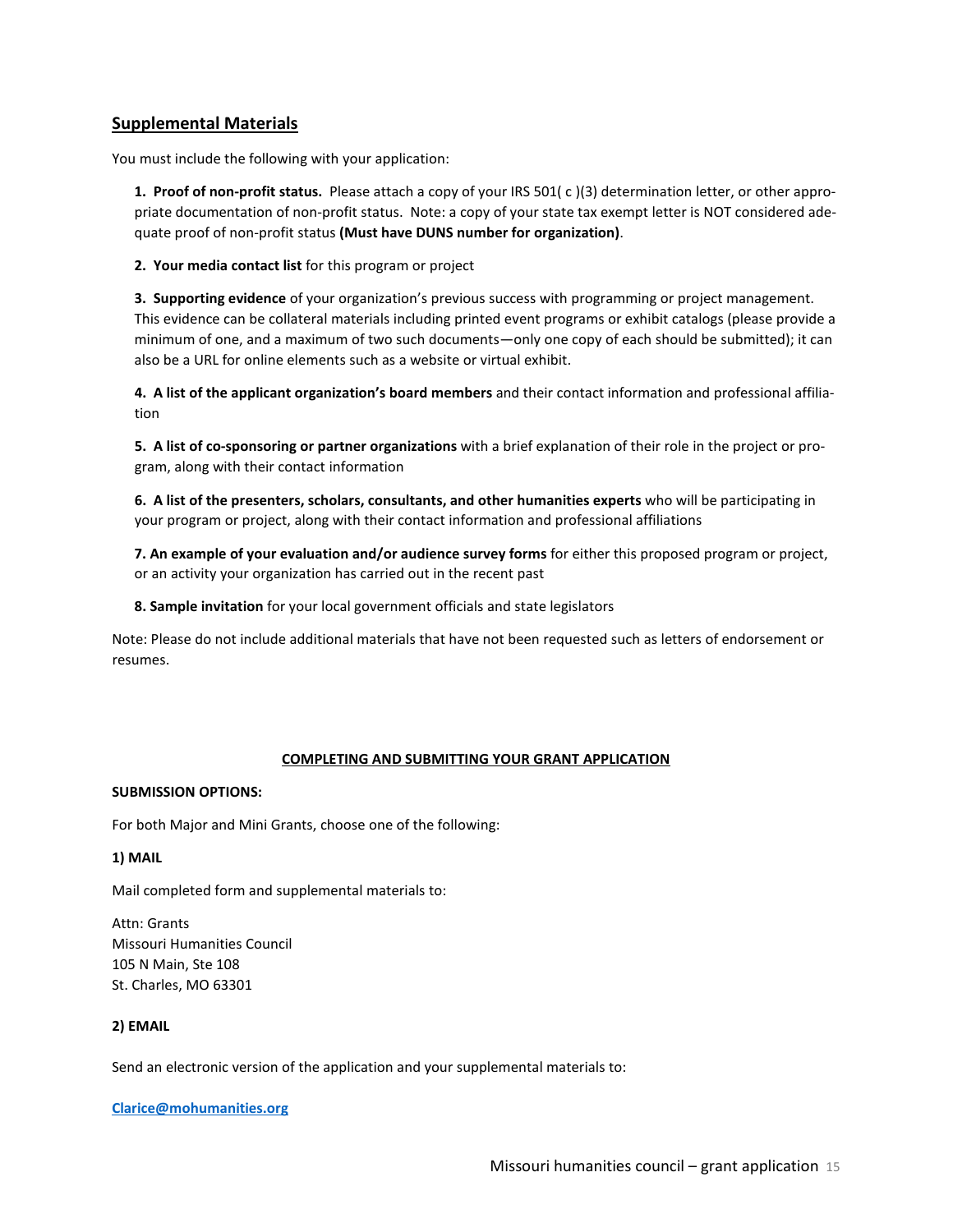# **MHC Grant Application Checklist**

Once you have filled out your application and assembled the supplemental materials, please use this checklist to be certain that you have included everything that is needed for your request to be considered. Incomplete grant applications will be returned to the applicant organization. Assuring that you have completed and included all the required elements of your organization's grant application will eliminate delays in processing. **Please include this checklist with your application.**

☐ Cover Page

☐Sponsoring/applicant organization information

☐State officials

☐Project Director

☐Answers to questions regarding previous applications and your budget size

☐Project Summary

 $\Box$  Signatures for the Project Director, Authorizing Official (if needed), and Fiscal Officer

 $\Box$  MHC grant payment information

 $\Box$  Name of Organization the grant check should be made out to

 $\Box$  That organization's DUNS number

- □ Budget Summary
- ☐ Budget Explanatory Narrative

 $\Box$  Project or Program Description Narrative -- please answer all questions and be sure to include:

- $\Box$  Applicant organization and project director background information
- ☐ Background information for presenters, humanities experts, and/or scholars
- $\Box$  Publicity plan
- □ Recognition plan for MHC support
- $\Box$  The Applicant Organization's 501(c)(3) letter or other documentation of non-profit status
- ☐ Your media contact list
- $\Box$  Supporting materials from previous programs
- $\Box$  List of co-sponsoring organizations and their roles
- $\Box$  List of presenters, humanities experts, and/or scholars with contact info
- $\Box$  Sample evaluation or audience survey form
- $\Box$  List of board members, their work titles, and residence
- $\Box$  Sample Invitations to local government officials and state legislators